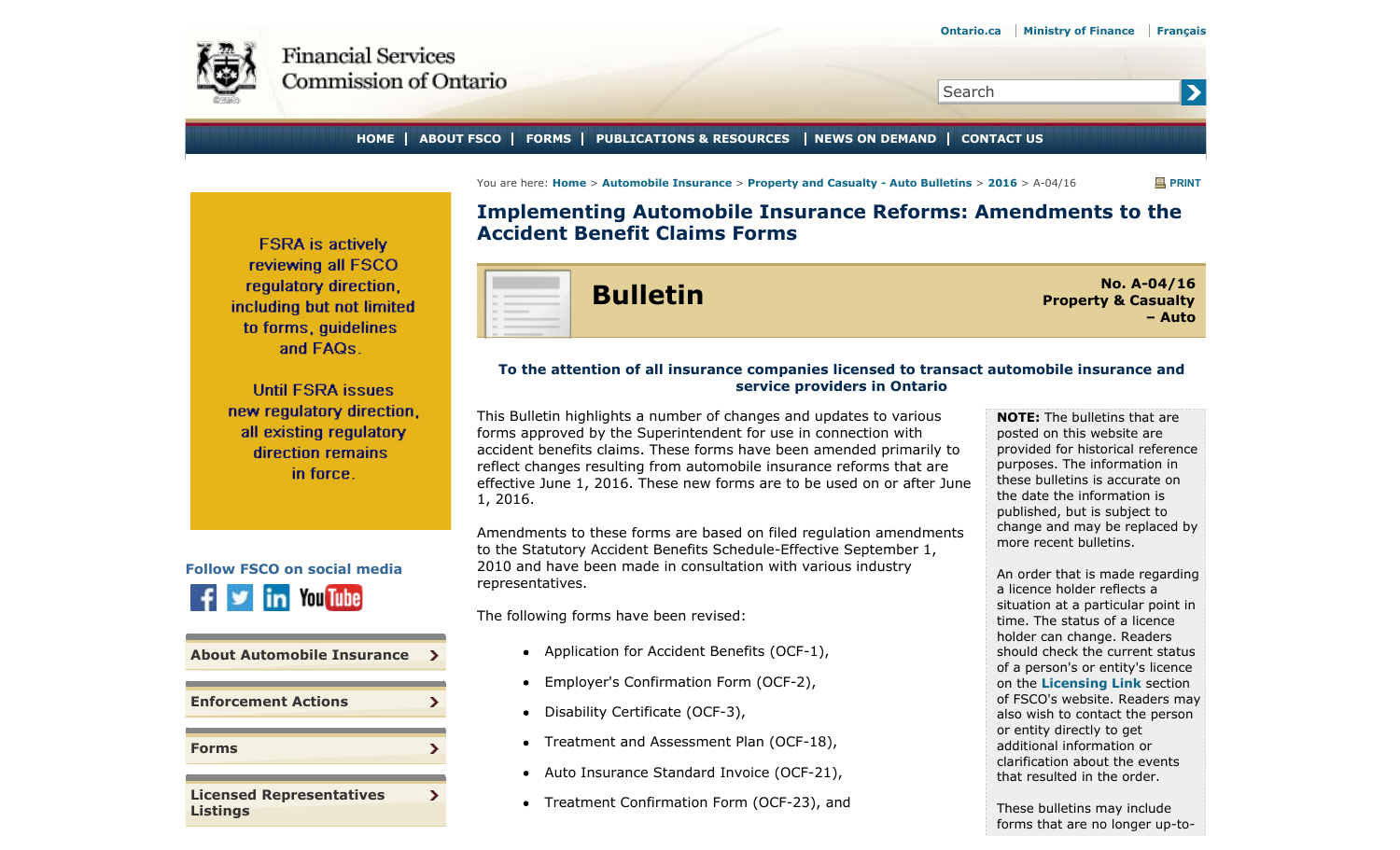| <b>Publications &amp; Resources</b> | > |
|-------------------------------------|---|
|                                     |   |
| <b>Related Information</b>          | ⋗ |
| <b>Archives</b>                     | ∍ |
|                                     |   |
| <b>Careers</b>                      |   |
|                                     |   |
| <b>Explore FSCO</b>                 |   |
|                                     |   |
| <b>Contact Us</b>                   |   |

**A** Scheduled Online Service **Disruption Notice**

Please consult our **outage schedule** for more details.

Minor Injury Treatment Discharge Report (OCF-24).

Highlights of Changes

date or accurate. Readers should visit the **forms** section of the FSCO website, to ensure they are using the most recent version of a FSCO form.

Changes to these forms include, but are not limited to, the following:

- Deleted Pre-Approved Framework (PAF) references;
- Added claimant confirmation of direct payment to licensed service providers where applicable;
- Addresses the new "essential" test for other medical and rehabilitation goods and services;
- Amendments to the "Warning Offences" language to reflect current federal government legislation;
- Amended consent language for consistency.

The Financial Services Commission of Ontario (FSCO) expects to release the revised Application for Determination of Catastrophic Impairment (OCF-19), Standard Benefit Statement, and Settlement Disclosure Notice, in February, 2016.

## Effective Date of the Forms

The revised forms are to be used on or after June 1, 2016.

How to Obtain the Revised Forms

Copies of the revised forms (OCF-1, OCF-2, OCF-3, OCF-18, OCF-21, OCF-23 and OCF-24) are included as attachments to this Bulletin, and are also available on FSCO's website at: **www.fsco.gov.on.ca**.

Brian Mills Chief Executive Officer and Superintendent of Financial Services

January 29, 2016

## Attachments

- **Application for Accident Benefits (OCF-1)**
- **Employer's Confirmation Form (OCF-2)**
- **Disability Certificate (OCF-3)**
- **Treatment and Assessment Plan (OCF-18)**